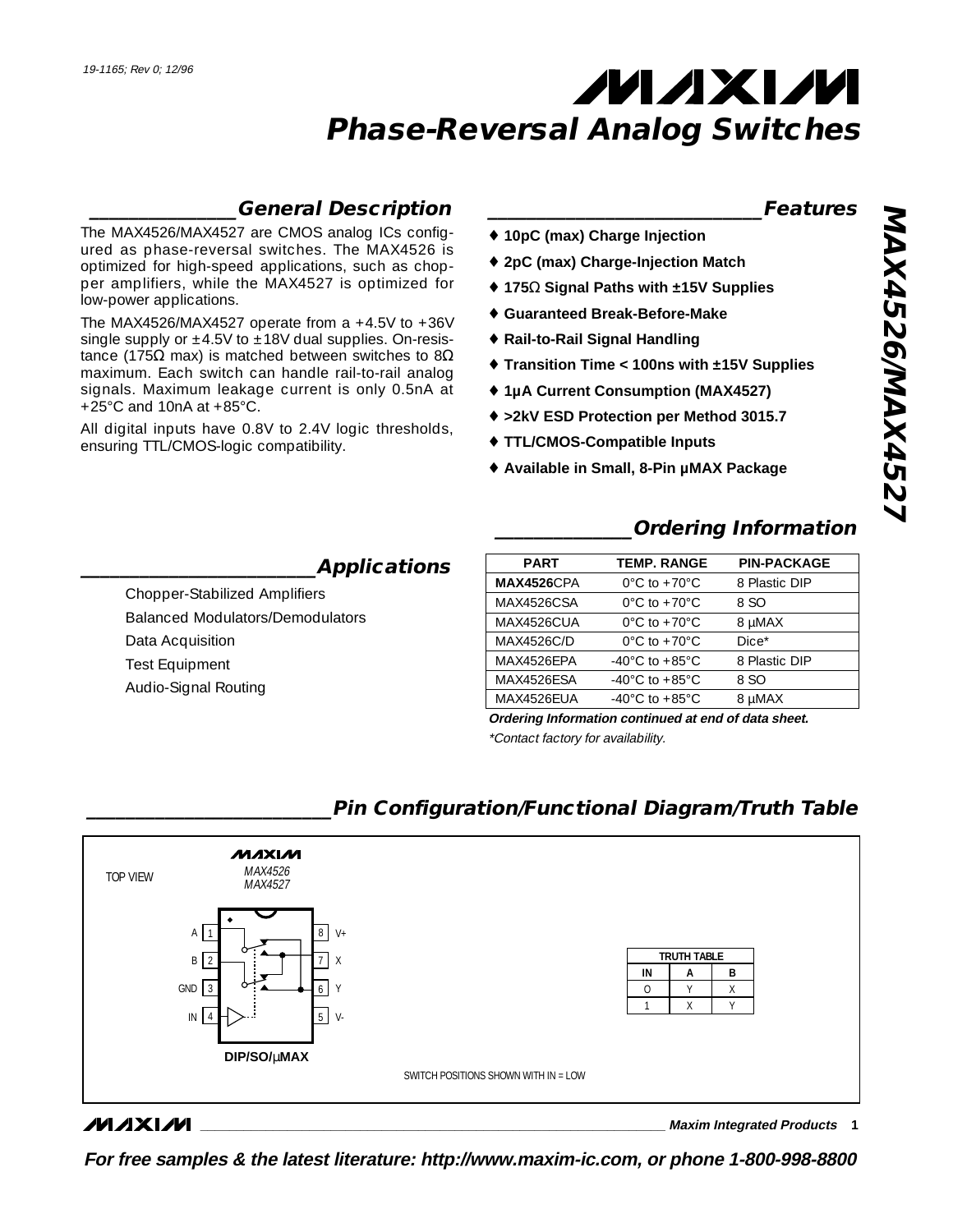### **ABSOLUTE MAXIMUM RATINGS**

(Voltages Referenced to GND)

| Peak Current into Any Terminal |  |
|--------------------------------|--|
|                                |  |
|                                |  |

| Continuous Power Dissipation ( $T_A = +70^{\circ}C$ ) |  |
|-------------------------------------------------------|--|
| Plastic DIP (derate 9.09mW/°C above +70°C) 727mW      |  |
|                                                       |  |
| µMAX (derate 4.1mW/°C above +70°C) 330mW              |  |
| Operating Temperature Ranges                          |  |
|                                                       |  |
|                                                       |  |
| Storage Temperature Range 65°C to +150°C              |  |
| Lead Temperature (soldering, 10sec)  + 300°C          |  |
|                                                       |  |

Note 1: Signals on IN, A, B, X, or Y exceeding V+ or V- are clamped by internal diodes. Limit forward-diode current to maximum current rating.

Stresses beyond those listed under "Absolute Maximum Ratings" may cause permanent damage to the device. These are stress ratings only, and functional operation of the device at these or any other conditions beyond those indicated in the operational sections of the specifications is not implied. Exposure to absolute maximum rating conditions for extended periods may affect device reliability.

### **ELECTRICAL CHARACTERISTICS—±15V Supplies**

 $(V_+ = +15V, V_- = -15V, V_{INH} = 2.4V, V_{INL} = 0.8V, T_A = T_{MIN}$  to  $T_{MAX}$ , unless otherwise noted. Typical values are at  $T_A = +25°C$ .)

| <b>PARAMETER</b>                                      | <b>SYMBOL</b>                                                  | <b>CONDITIONS</b>                                                                               | TA              | <b>MIN</b> | <b>TYP</b><br>(Note 2) | <b>MAX</b> | <b>UNITS</b> |
|-------------------------------------------------------|----------------------------------------------------------------|-------------------------------------------------------------------------------------------------|-----------------|------------|------------------------|------------|--------------|
| <b>ANALOG SWITCH</b>                                  |                                                                |                                                                                                 |                 |            |                        |            |              |
| Analog-Signal Range                                   | $V_A$ , $V_B$ ,<br>V <sub>X</sub> , V <sub>Y</sub>             | (Note 3)                                                                                        | C, E            | $-V$       |                        | $V_{+}$    | $\vee$       |
| A-X, A-Y, B-X, B-Y                                    | R <sub>ON</sub>                                                | $V_A = V_B = \pm 10V$ ,                                                                         |                 |            | 105                    | 175        | $\Omega$     |
| On-Resistance                                         |                                                                | $I_A = I_B = 1 mA$                                                                              | C, E            |            |                        | 200        |              |
| A-X, A-Y, B-X, B-Y                                    | $\Delta$ R <sub>ON</sub>                                       | $V_A = V_B = \pm 10V$ ,                                                                         | $+25^{\circ}$ C |            | 0.5                    | 8          | $\Omega$     |
| On-Resistance Match (Note 4)                          | $I_A = I_B = 1 mA$                                             |                                                                                                 | C, E            |            |                        | 10         |              |
| A-X, A-Y, B-X, B-Y<br>On-Resistance Flatness (Note 5) | RFLAT(ON)                                                      | $V_A = V_B = -5V$ , 0V, +5V;<br>$I_A = I_B = 1 mA$                                              | $+25^{\circ}$ C |            | 12                     | 18         | $\Omega$     |
|                                                       |                                                                |                                                                                                 | C, E            |            |                        | 30         |              |
| A, B, X, Y Leakage Current (Note 6)                   | $I_A(OFF)$ ,<br>I <sub>B(OFF)</sub><br>$I_{X(OFF)}$<br>IY(OFF) | $V_+ = 16.5V$ , $V_- = -16.5V$ ;<br>$V_{IN} = OV, 3V;$<br>$V_A = \pm 15.5V$ , $V_B = \pm 15.5V$ | $+25^{\circ}$ C | $-0.5$     | 0.01                   | 0.5        | nA           |
|                                                       |                                                                |                                                                                                 | C, E            | $-10$      |                        | 10         |              |
| <b>LOGIC INPUT</b>                                    |                                                                |                                                                                                 |                 |            |                        |            |              |
| IN Input Logic Threshold High                         | <b>VINH</b>                                                    |                                                                                                 | C, E            |            | 1.6                    | 2.4        | $\vee$       |
| IN Input Logic Threshold Low                          | <b>VINL</b>                                                    |                                                                                                 | C, E            | 0.8        | 1.6                    |            | V            |
| IN Input Current Logic High or Low                    | <b>INH, INL</b>                                                | $V_{IN}$ = 0.8V or 2.4V                                                                         | C, E            | 1          | 0.03                   | 1          | μA           |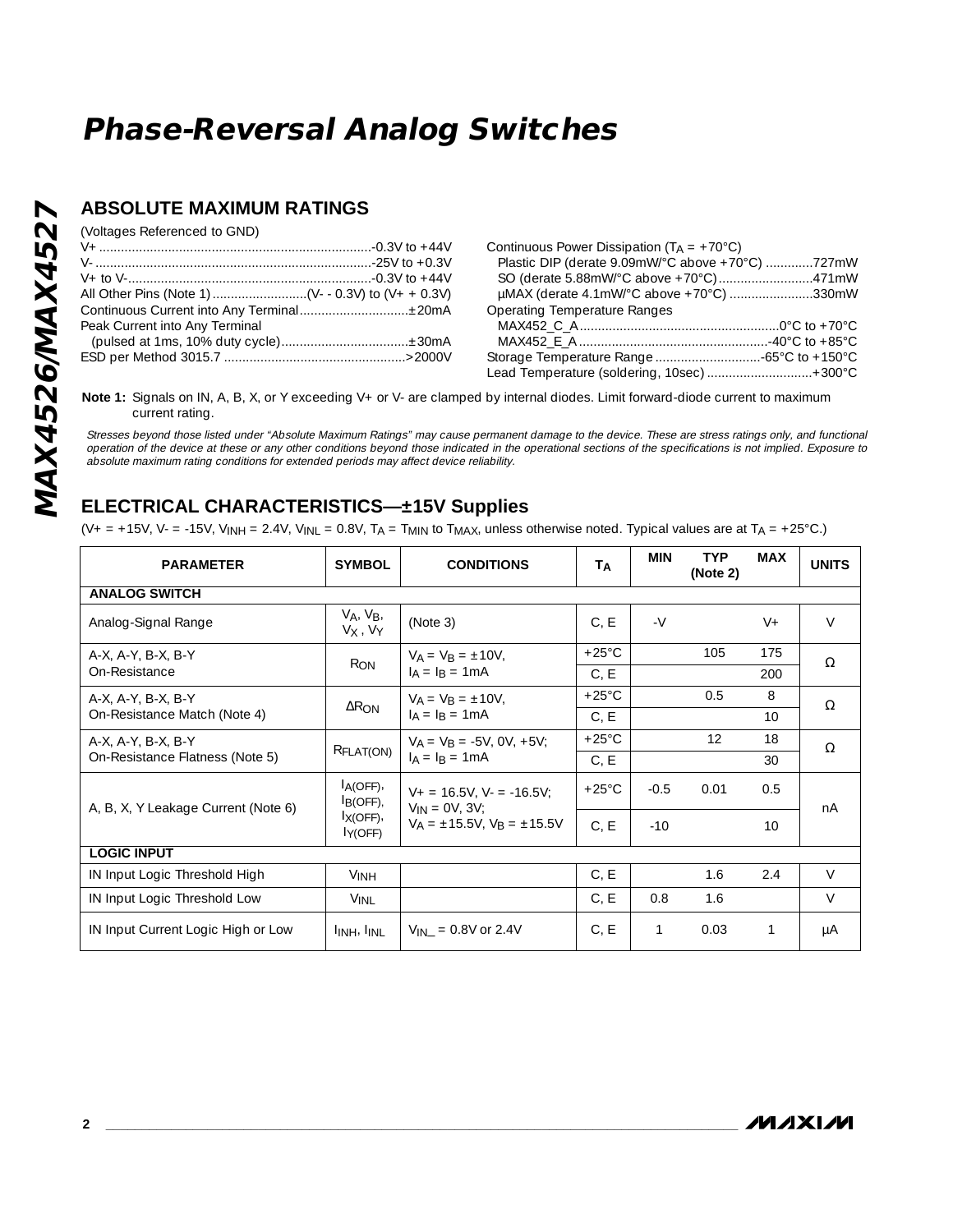### **ELECTRICAL CHARACTERISTICS—±15V Supplies (continued)**

(V+ = +15V, V- = -15V, V<sub>INH</sub> = 2.4V, V<sub>INL</sub> = 0.8V, T<sub>A</sub> = T<sub>MIN</sub> to T<sub>MAX</sub>, unless otherwise noted. Typical values are at T<sub>A</sub> = +25°C.)

| <b>PARAMETER</b>                         | <b>SYMBOL</b>     | <b>CONDITIONS</b>                                                                            |         | <b>TA</b>       | <b>MIN</b>   | <b>TYP</b><br>(Note 2) | <b>MAX</b>   | <b>UNITS</b> |
|------------------------------------------|-------------------|----------------------------------------------------------------------------------------------|---------|-----------------|--------------|------------------------|--------------|--------------|
| <b>SWITCH DYNAMIC CHARACTERISTICS</b>    |                   |                                                                                              |         |                 |              |                        |              |              |
|                                          | tTRANS            | $V_A = V_B = \pm 10V$ ,<br>$V_+ = 15V$ .<br>$V = -15V,$<br>Figure 3                          | MAX4526 | $+25^{\circ}$ C |              | 65                     | 100          | ns           |
| <b>Transition Time</b>                   |                   |                                                                                              |         | C, E            |              |                        | 125          |              |
|                                          |                   |                                                                                              | MAX4527 | $+25^{\circ}$ C |              | 95                     | 200          |              |
|                                          |                   |                                                                                              |         | C, E            |              |                        | 250          |              |
| Break-Before-Make Time Delay             | <sup>t</sup> BBM  | $V_A = V_B = \pm 10V$ , $V_+ = 15V$ ,<br>$V = -15V$ , Figure 4                               |         | $+25^{\circ}$ C | $\mathbf{1}$ | 5                      |              | ns.          |
| Charge Injection (Note 3)                | $\Omega$          | $C_L = 1.0nF$ , $V_A$ or $V_B = 0V$ ,<br>$R_S = 0\Omega$ , Figure 5                          |         | $+25^{\circ}$ C |              | 1                      | 10           | pC           |
| A-X, A-Y, B-X, B-Y Capacitance           | C <sub>OFF</sub>  | $V_A = V_B =$ GND, $f = 1$ MHz,<br>Figure 6                                                  |         | $+25^{\circ}$ C |              | 13                     |              | pF           |
| A-X, A-Y, B-X, B-Y Isolation<br>(Note 7) | V <sub>ISO</sub>  | $R_1 = 50\Omega$ , C <sub>1</sub> = 15pF,<br>$V_A = V_B = 1V_{RMS}$<br>$f = 1$ MHz, Figure 7 |         | $+25^{\circ}$ C |              | $-65$                  |              | dB           |
| <b>POWER SUPPLY</b>                      |                   |                                                                                              |         |                 |              |                        |              |              |
| Power-Supply Range                       | $V_{+}$ , $V_{-}$ |                                                                                              |         | C, E            | ±4.5         |                        | ±20          | $\vee$       |
|                                          | $ +$              | $V_+ = 16.5V$ .<br>$V_{IN} = 0V$ or $V +$                                                    | MAX4526 | $+25^{\circ}$ C |              | 0.7                    | $\mathbf{1}$ | mA           |
|                                          |                   |                                                                                              |         | C, E            |              |                        | 1.5          |              |
| V+ Supply Current                        |                   |                                                                                              | MAX4527 | $+25^{\circ}$ C |              | 0.05                   | $\mathbf{1}$ | μA           |
|                                          |                   |                                                                                              |         | C, E            |              |                        | 10           |              |
|                                          | $\vert$ -         | $V = -16.5V$                                                                                 | MAX4526 | $+25^{\circ}$ C | $-400$       |                        |              | μA           |
| V- Supply Current                        |                   |                                                                                              |         | C, E            | $-500$       |                        |              |              |
|                                          |                   |                                                                                              | MAX4527 | $+25^{\circ}$ C | $-1$         | 0.05                   |              |              |
|                                          |                   |                                                                                              |         | C, E            | $-1$         |                        |              |              |

**Note 2:** The algebraic convention is used in this data sheet; the most negative value is shown in the minimum column.

**Note 3:** Guaranteed by design.

**Note 4:** ∆RON = ∆RON(MAX) - ∆RON(MIN).

**Note 5:** Resistance flatness is defined as the difference between the maximum and minimum values of on-resistance as measured over the specified analog-signal range.

**Note 6:** Leakage current is 100% tested at maximum rated hot temperature, and is guaranteed by correlation at TA = +25°C and minimum rated cold temperature.

**Note 7:** Off-isolation = 20log10  $[(V \times \text{or } V \text{y}) / (V \times \text{or } V \text{g})]$ , Vx or V $\text{y}$  = output, VA or V<sub>B</sub> = input to off switch.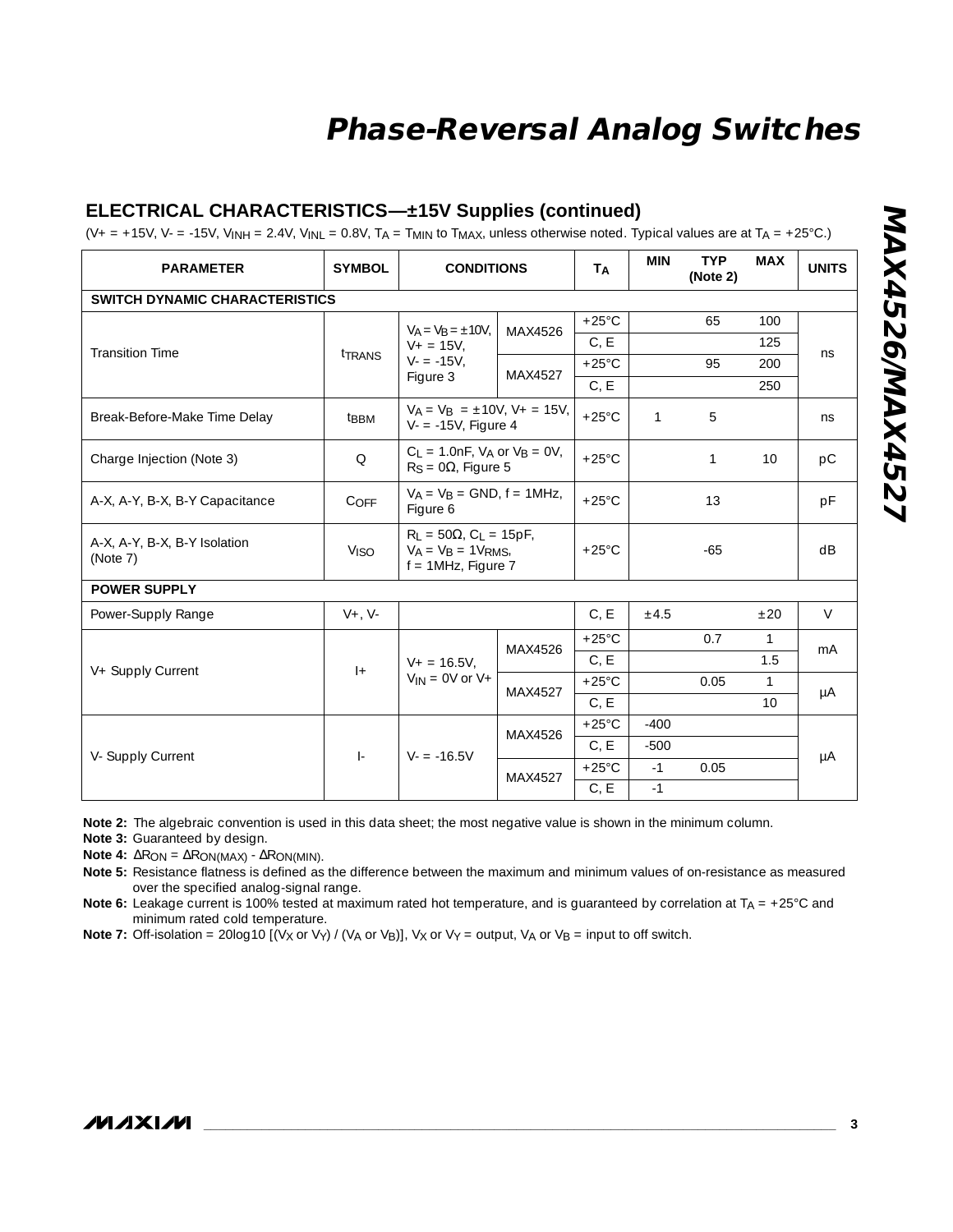

**MAXIM** 

MAX4526/MAX4527 **MAX4526/MAX4527**

**4 \_\_\_\_\_\_\_\_\_\_\_\_\_\_\_\_\_\_\_\_\_\_\_\_\_\_\_\_\_\_\_\_\_\_\_\_\_\_\_\_\_\_\_\_\_\_\_\_\_\_\_\_\_\_\_\_\_\_\_\_\_\_\_\_\_\_\_\_\_\_\_\_\_\_\_\_\_\_\_\_\_\_\_\_\_\_\_**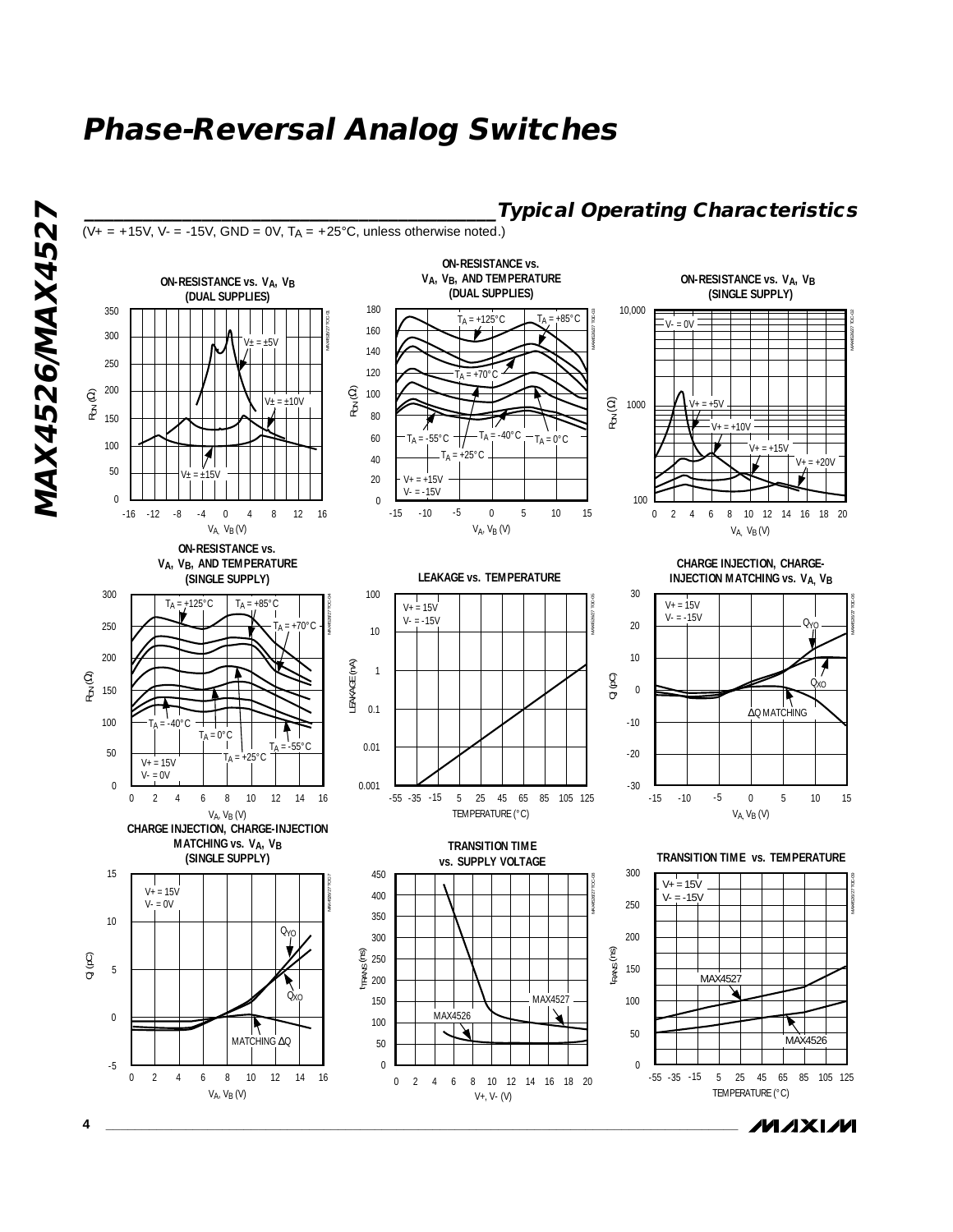### **\_\_\_\_\_\_\_\_\_\_\_\_\_\_\_\_\_\_\_\_\_\_\_\_\_\_\_\_\_Typical Operating Characteristics (continued)**

 $(V_+ = +15V, V_- = -15V, GND = 0V, T_A = +25°C, unless otherwise noted.)$ 



MAX4526/27-TOC-14



OFF - ISOLATION

<u> Timbul Sa</u>

0.1 1 10 100 1000

FREQUENCY (MHz)





-100

-80

-70

-90

LOSS (dB)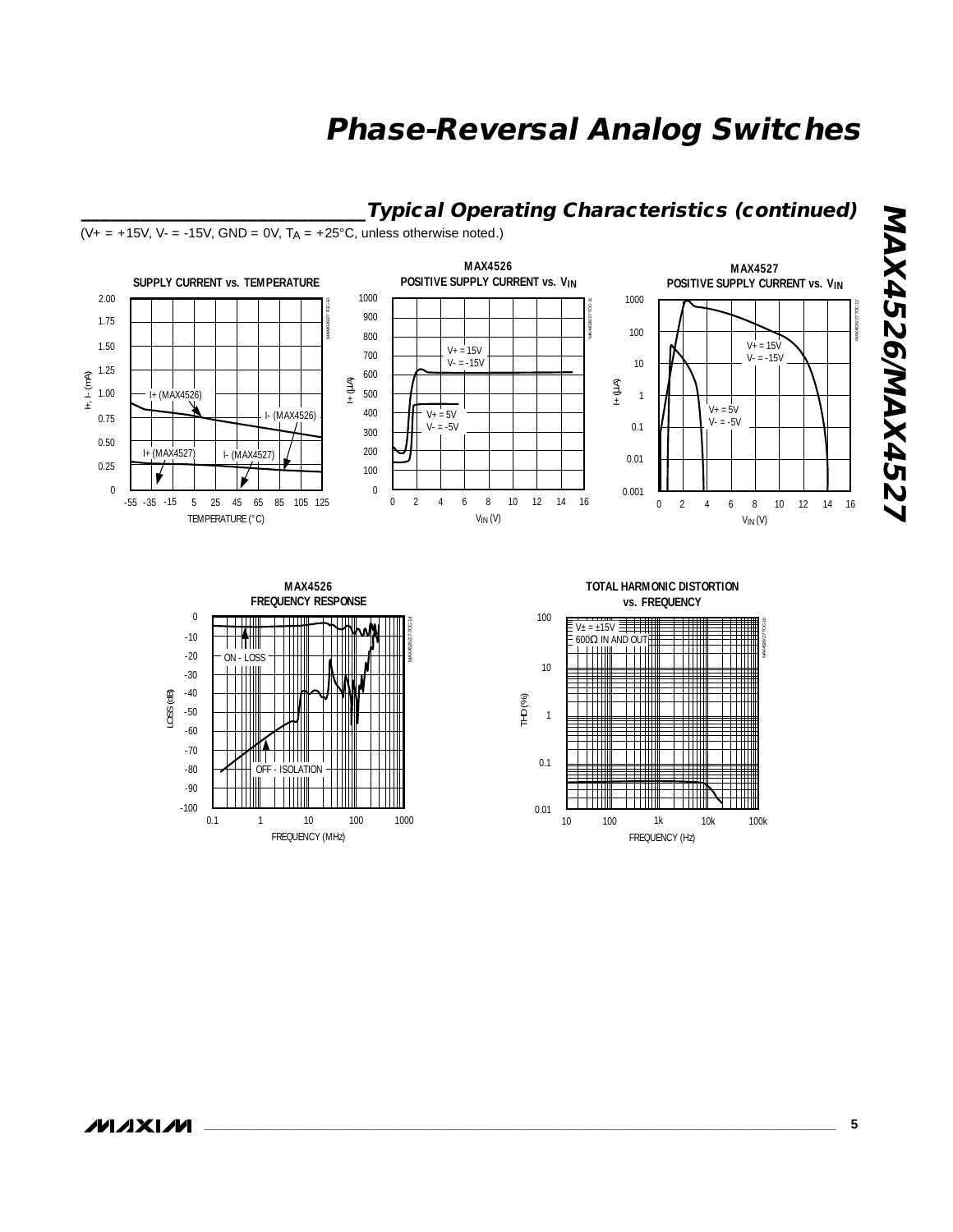| <b>PIN</b>     | <b>NAME</b> | <b>FUNCTION</b>                                                                                                                |
|----------------|-------------|--------------------------------------------------------------------------------------------------------------------------------|
| 1              | Α           | Analog-Switch Input Terminal A.<br>Connected to Y when IN is low; con-<br>nected to X when IN is high.                         |
| $\overline{2}$ | B           | Analog-Switch Input Terminal B.<br>Connected to X when IN is low: con-<br>nected to Y when IN is high.                         |
| 3              | <b>GND</b>  | Ground. Connect GND to digital<br>ground. (Analog signals have no<br>ground reference; they are limited to<br>$V+$ and $V-$ .) |
| 4              | IN          | Logic-Level Control Inputs (see Truth<br>Table).                                                                               |
| 5              | $V -$       | Negative Analog Supply-Voltage<br>Input. Connect V- to GND for single-<br>supply operation.                                    |
| 6              | Υ           | Analog-Switch Output Terminal Y.                                                                                               |
| $\overline{7}$ | X           | Analog-Switch Output Terminal X.                                                                                               |
| 8              | $V +$       | Positive Analog/Digital Supply-Voltage<br>Input. Internally connected to sub-<br>strate.                                       |

### **\_\_\_\_\_\_\_\_\_\_\_\_\_\_\_\_\_\_Pin Configuration**

**Note:** A, B, X and Y pins are identical and interchangeable. Either may be considered as an input or output; signals pass equally well in either direction. However, AC symmetry is best when A and B are the input, and X and Y are the output. Reduce AC balance in critical applications by using A and X or A and Y as the input, and B and Y or B and X as the output.

### **\_\_\_\_\_\_\_\_\_\_\_\_\_\_\_Detailed Description**

The MAX4526/MAX4527 are phase-reversal analog switches, consisting of two normally open and two normally closed CMOS analog switches arranged in a bridge configuration. Analog signals are put into two input pins and taken out of two output pins. A logiclevel signal controls whether the input signal is routed through normally or inverted. A low-resistance DC path goes from inputs to outputs at all times, yet isolation between the two signal paths is excellent. Analog signals range from V- to V+.

These parts are characterized and optimized with  $±15V$ supplies, and they can operate from a single supply. The MAX4526 is optimized for high-frequency operation, and has a higher-speed logic-level translator and switch driver. The MAX4527 has identical analog switch characteristics, but has a slower logic-level translator and switch driver for lower current consumption.

The MAX4526/MAX4527 are designed for DC and lowfrequency-signal phase-reversal applications, such as chopper amplifiers, modulator/demodulators, and selfzeroing or self-calibrating circuits. Unlike conventional CMOS switches externally wired in a bridge configuration, both DC and AC symmetry are optimized with a small 8-pin configuration that allows simple board layout and isolation of logic signals from analog signals.



Figure 1. Typical Application Circuits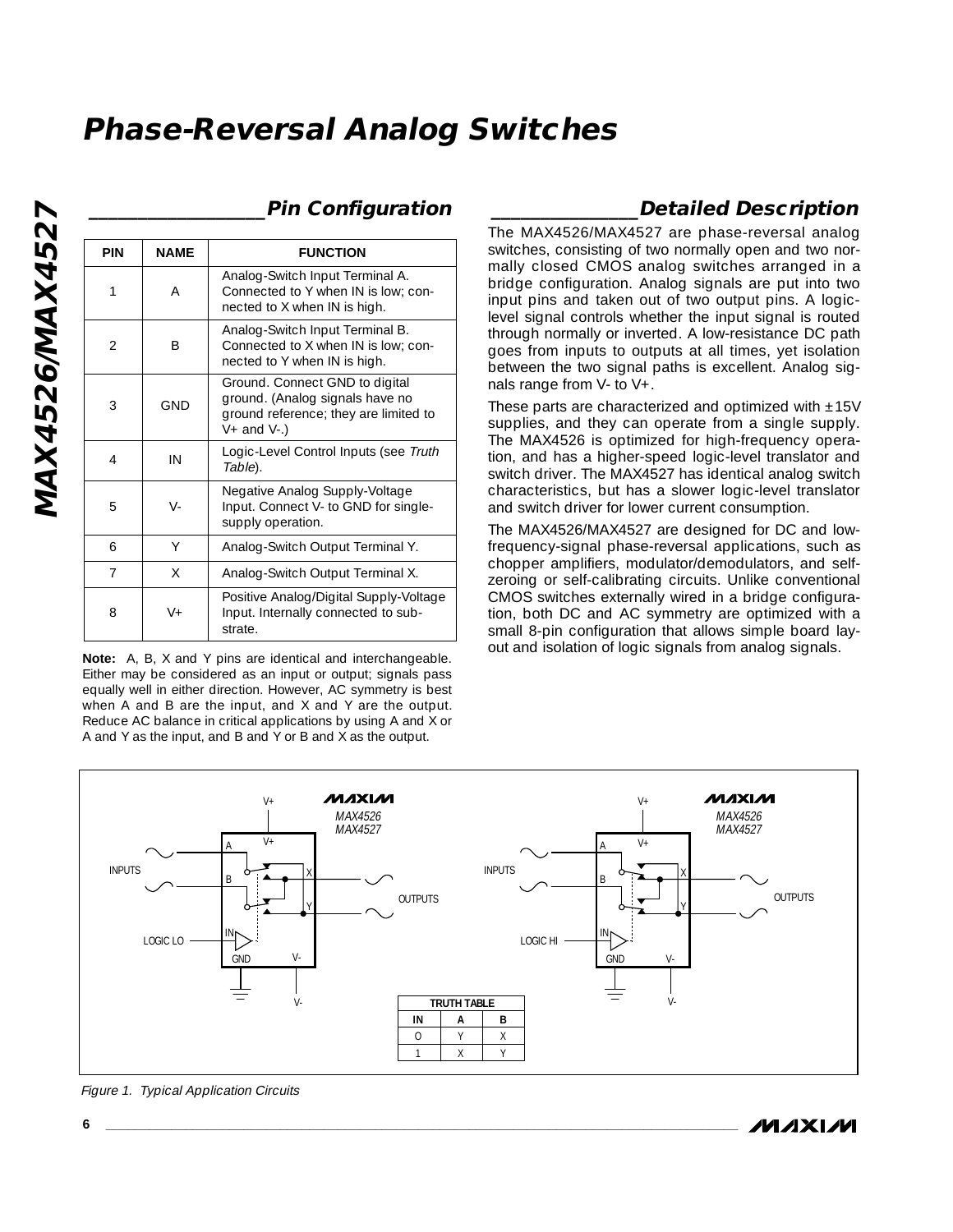### **Power-Supply Considerations**

**Overview**

The MAX4526/MAX4527 construction is typical of most CMOS analog switches. It has three supply pins: V+, V-, and GND. V+ and V- drive the internal CMOS switches and set the analog-voltage limits on any switch. Reverse ESD-protection diodes are internally connected between each analog signal pin, and both V+ and V-. One of these diodes conducts if any analog signal exceeds V+ or V-.

Virtually all of the analog leakage current is through the ESD diodes to  $V_+$  or  $V_-$ . Although the ESD diodes on a given signal pin are identical and therefore fairly well balanced, they are reverse biased differently. Each is biased by either  $V_+$  or  $V_+$  and the analog signal. This means their leakages vary as the signal varies. The difference in the two diode leakages from the signal path to the V+ and V- pins constitutes the analog-signal-path leakage current. All analog leakage current flows to the supply terminals, not to the other switch terminal. This explains how both sides of a given switch can show leakage currents of either the same or opposite polarity.

There is no connection between the analog-signal paths and GND. The analog-signal paths consist of an Nchannel and P-channel MOSFET with their sources and drains paralleled and their gates driven out-of-phase to V+ and V- by the logic-level translators.

V+ and GND power the internal logic and logic-level translator and set the input logic threshold. The logiclevel translator converts the logic levels to switched V+ and V- signals to drive the analog switches' gates. This drive signal is the only connection between GND and the analog supplies. V+ and V- have ESD-protection diodes to GND. The logic-level input has ESD protection to V+ and to V- but not to GND, so the logic signal can go below GND (as low as V-) when bipolar supplies are used.

Increasing V- has no effect on the logic-level thresholds, but it does increase the drive to the internal P-channel switches, reducing the overall switch on-resistance. Valso sets the negative limit of the analog-signal voltage.

The logic-level input pin, IN, has ESD-protection diodes to V+ and V- but not to GND, so it can be safely driven to V+ and V-. The logic-level threshold, V<sub>IN</sub>, is CMOS/ TTL compatible when V+ is between 4.5V and 36V (see Typical Operating Characteristics).

#### **Bipolar Supplies**

The MAX4526/MAX4527 operate with bipolar supplies between  $\pm$ 4.5V and  $\pm$ 18V. However, since all factory characterization is done with  $\pm 15V$  supplies, specifications at other supplies are not guaranteed. The V+ and V- supplies need not be symmetrical, but their sum cannot exceed the absolute maximum rating of 44V (see Absolute Maximum Ratings).



Figure 2. Balanced Modulator/Demodulator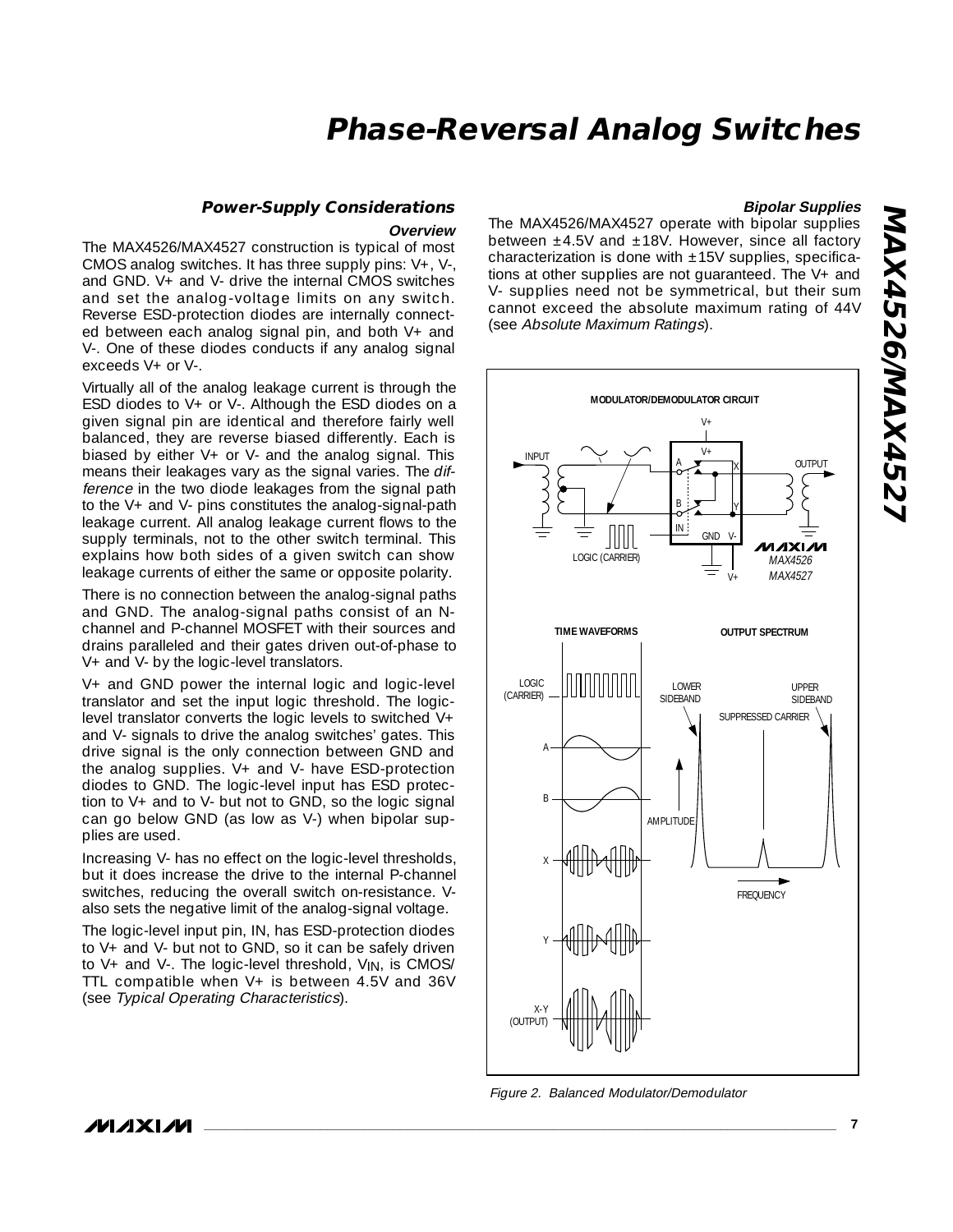#### **Single Supply**

The MAX4526/MAX4527 operate from a single supply between +4.5V and +36V when V- is connected to GND. Observe all of the bipolar precautions when operating from a single supply.

### **\_\_\_\_\_\_\_\_\_\_Applications Information**

The MAX4526/MAX4527 are designed for DC and low-frequency-signal phase-reversal applications. Both DC and AC symmetry are optimized for use with  $\pm 15V$ supplies.

#### **Signal Phase/Polarity Reversal**

The MAX4526/MAX4527 can reverse the phase or polarity of a pair of signals that are out-of-phase and balanced to ground. This is done by routing signals through the MAX4526/MAX4527 and under control of the IN pin, reversing the two signals paths inside the switch before sending out to a balanced output. Figure 1 shows a typical example. **The MAX4526/MAX4527 cannot reverse the phase or polarity of a singlegrounded signal, as can be done with an inverting op amp or transformer.**

#### **Balanced Modulators/Demodulators**

The MAX4526/MAX4527 can be used as a balanced modulator/demodulator at carrier frequencies up to 100kHz (Figure 2). Higher frequencies are possible, but as frequency increases, small imbalances in the

MAX4526/MAX4527's internal capacitance and resistance gradually impair performance. Similarly, imbalances in external circuit capacitance and resistance to GND reduce overall carrier suppression.

The carrier is applied as a logic-level square wave to IN. (Note that this voltage can go as negative as V-.) For best carrier suppression, the power-supply voltages should be equal, the square wave should have a precise 50% duty cycle, and both the input and output signals should be symmetrical about ground. Bypass V+ and V- to GND with 0.1µF ceramic capacitors, as close to the IC pins as possible. Since the logic-level translator/driver in the MAX4526 is faster than the one in the MAX4527, it gives better results at higher frequencies. In critical applications, carrier suppression can be optimized by trimming duty cycle, DC bias around GND, or external source and load capacitance.

In signal lines, balancing both capacitance and resistance to GND produces the best carrier suppression.

Transformer coupling of input and output signals provides the best isolation and carrier suppression. Transformers can also provide signal filtering, impedance matching, or low-noise voltage gain. Use a center-tapped transformer or high-resistance voltage divider to provide a DC path to GND on either the input signal or output signal. This ensures a DC path to GND and symmetrical operation of the internal switches.



### **\_\_\_\_\_\_\_\_\_\_\_\_\_\_\_\_\_\_\_\_\_\_\_\_\_\_\_\_\_\_\_\_\_\_\_\_\_\_\_\_\_\_\_\_\_\_Test Circuits/Timing Diagrams**

Figure 3. Address Transition Time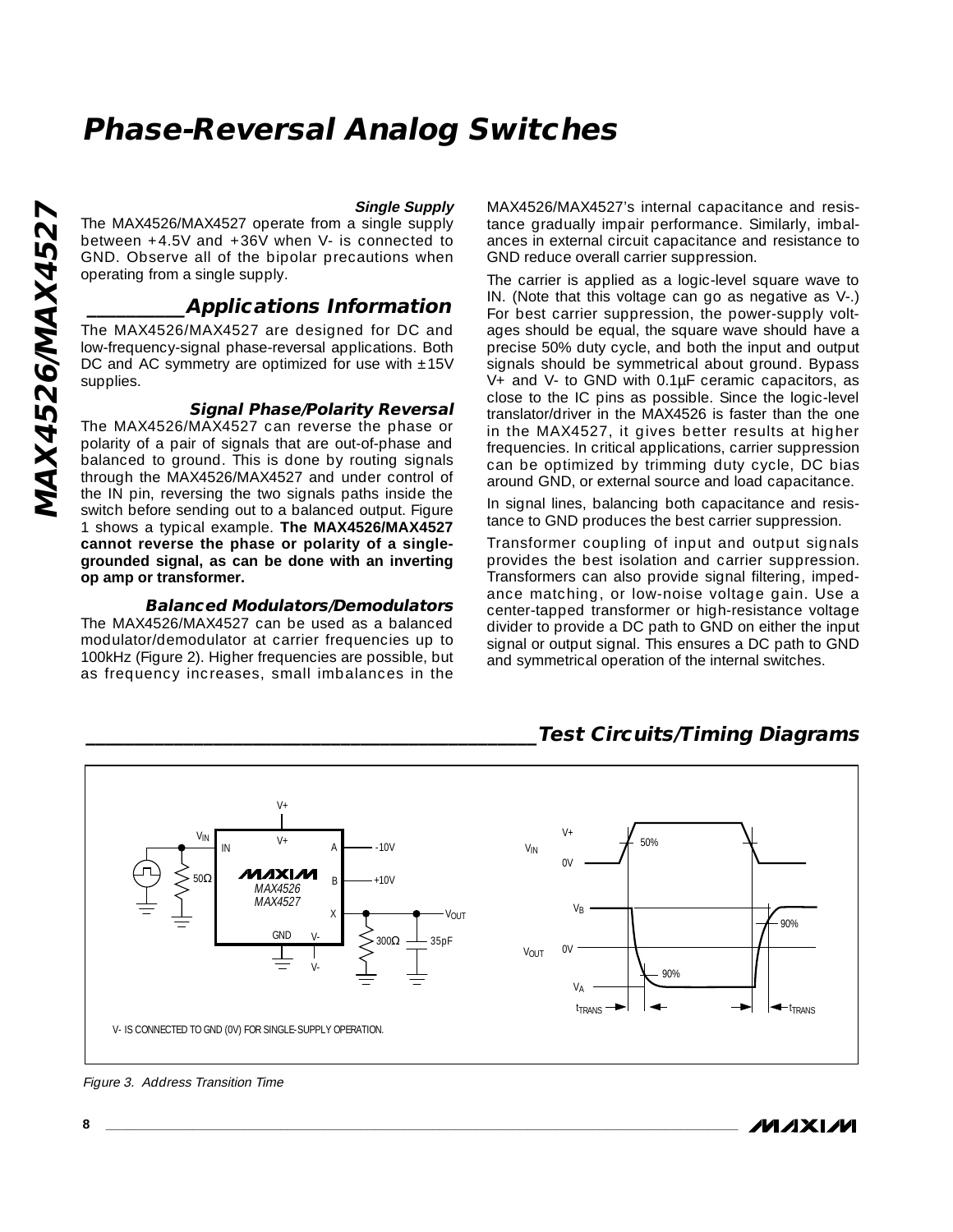

### **\_\_\_\_\_\_\_\_\_\_\_\_\_\_\_\_\_\_\_\_\_\_\_\_\_\_\_\_\_\_\_\_\_Test Circuits/Timing Diagrams (continued)**

Figure 4. Break-Before-Make Interval



**\_\_\_\_\_\_\_\_\_\_\_\_\_\_\_\_\_\_\_\_\_\_\_\_\_\_\_\_\_\_\_\_\_\_\_\_\_\_\_\_\_\_\_\_\_\_\_\_\_\_\_\_\_\_\_\_\_\_\_\_\_\_\_\_\_\_\_\_\_\_\_\_\_\_\_\_\_\_\_\_\_\_\_\_\_\_\_ 9**

Figure 5. Charge Injection



**MAX4526/MAX4527**

**MAX4526/MAX4527**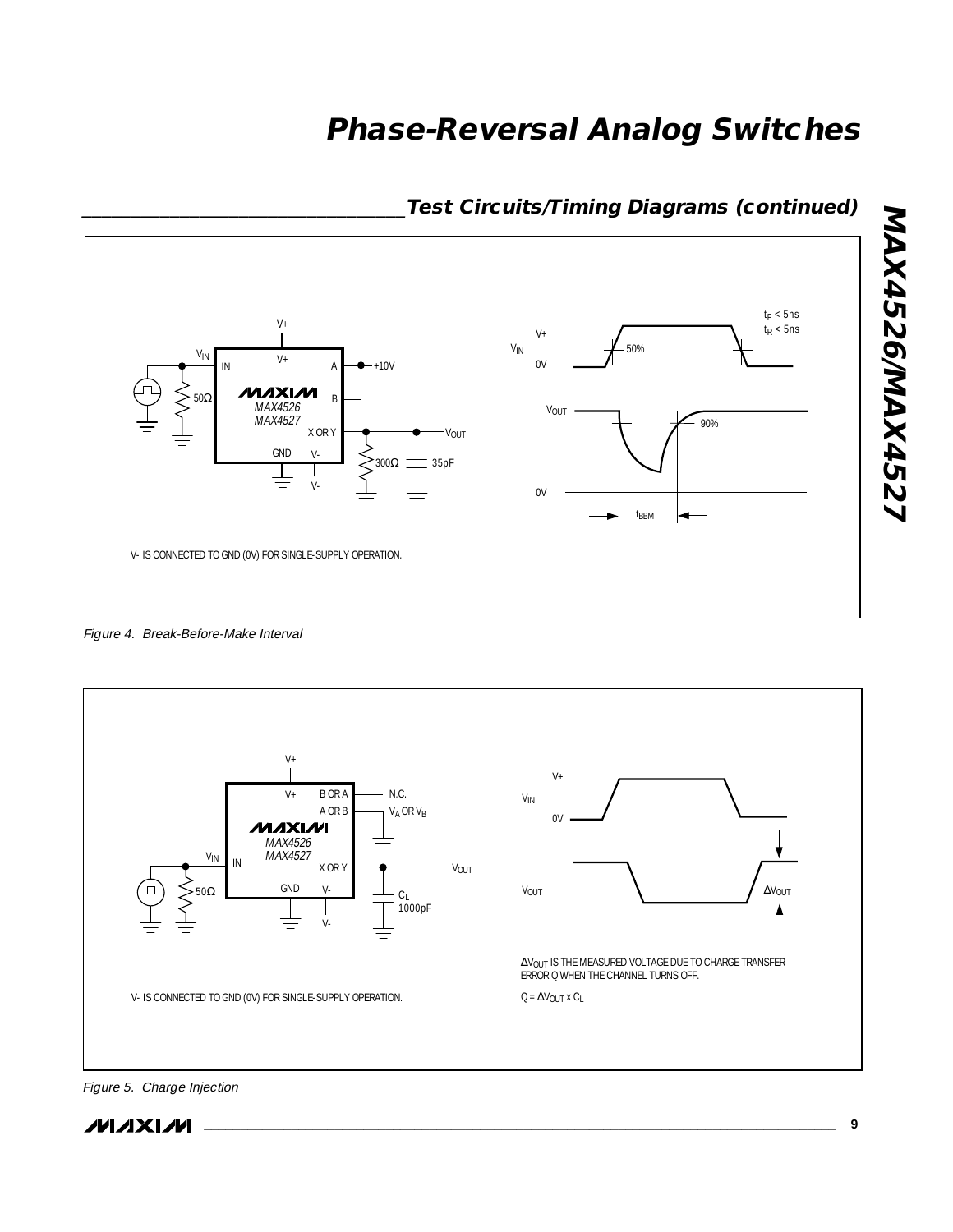

Figure 6. A, B, X, Y Capacitance



Figure 7. Off Isolation and On Loss

**\_\_\_\_\_\_\_\_\_\_\_\_\_\_\_\_\_\_\_\_\_\_\_\_\_\_\_\_\_\_\_\_\_Test Circuits/Timing Diagrams (continued)**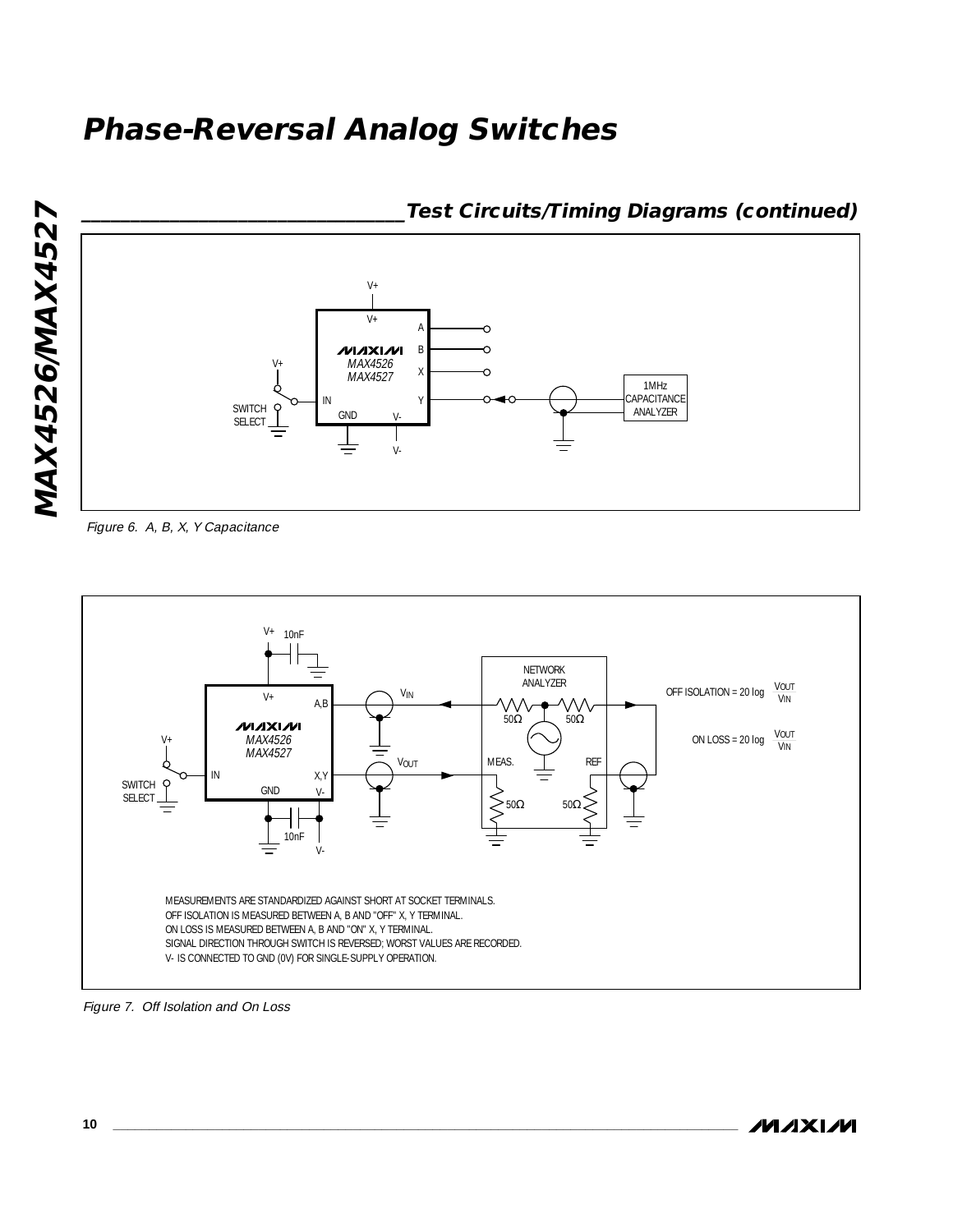#### **PART TEMP. RANGE PIN-PACKAGE MAX4527**CPA 0°C to +70°C 8 Plastic DIP MAX4527CSA 0°C to +70°C 8 SO MAX4527CUA  $0^{\circ}$ C to +70 $^{\circ}$ C 8 µMAX MAX4527C/D  $0^{\circ}$ C to +70 $^{\circ}$ C Dice\* MAX4527EPA -40°C to +85°C 8 Plastic DIP MAX4527ESA -40°C to +85°C 8 SO MAX4527EUA -40°C to +85°C 8 µMAX

\*Contact factory for availability.



TRANSISTOR COUNT: 50 SUBSTRATE IS INTERNALLY CONNECTED TO V+

### **\_\_\_\_\_\_\_\_\_\_\_\_\_\_\_\_\_\_\_\_\_\_\_\_\_\_\_\_\_\_\_\_\_\_\_\_\_\_\_\_\_\_\_\_\_\_\_\_\_\_\_\_\_\_\_\_\_\_\_\_\_\_\_\_Package Information**



**MAXM**